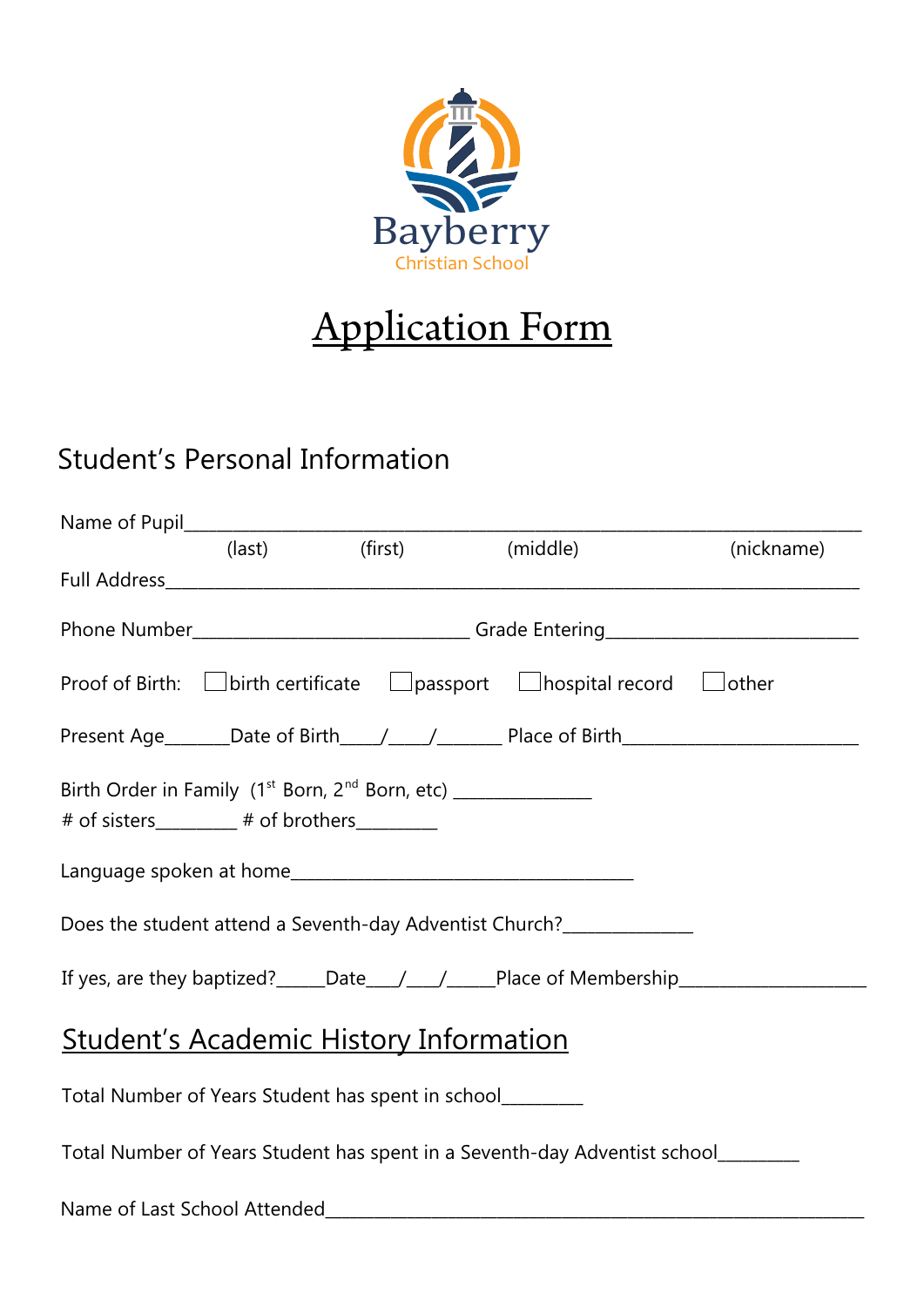School Address\_\_\_\_\_\_\_\_\_\_\_\_\_\_\_\_\_\_\_\_\_\_\_\_\_\_\_\_\_\_\_\_\_\_\_\_\_\_\_\_\_\_\_\_\_\_\_\_\_\_\_\_\_\_\_\_\_\_\_\_\_\_\_\_\_\_\_\_\_\_\_\_\_\_\_\_\_\_\_\_\_\_\_\_\_

(street address) (city, state) (zip code)

## Student's Medical and Emergency Information

Child's Physician\_\_\_\_\_\_\_\_\_\_\_\_\_\_\_\_\_\_\_\_\_\_\_\_\_\_\_\_\_\_\_\_\_\_\_\_\_\_\_\_\_\_\_Phone Number\_\_\_\_\_\_\_\_\_\_\_\_\_\_\_\_\_\_\_\_\_\_\_\_

Person to contact in case of emergency\_\_\_\_\_\_\_\_\_\_\_\_\_\_\_\_\_\_\_\_\_\_\_\_\_\_\_\_\_\_\_\_\_\_\_\_\_\_\_\_\_\_\_\_\_\_\_\_\_\_\_\_\_\_\_\_\_\_

Phone number of contact person\_\_\_\_\_\_\_\_\_\_\_\_\_\_\_\_\_\_\_\_\_\_\_\_\_\_\_\_\_\_\_\_\_\_\_\_\_\_\_\_\_\_\_\_\_\_\_\_\_\_\_\_\_\_\_\_\_\_\_\_\_\_\_\_\_ Date of Last Physical Examination **Example 2008** 

| Does the Student have any allergies or health conditions of which the school should be aware? |  |
|-----------------------------------------------------------------------------------------------|--|
| $\Box$ Yes $\Box$ No                                                                          |  |

\_\_\_\_\_\_\_\_\_\_\_\_\_\_\_\_\_\_\_\_\_\_\_\_\_\_\_\_\_\_\_\_\_\_\_\_\_\_\_\_\_\_\_\_\_\_\_\_\_\_\_\_\_\_\_\_\_\_\_\_\_\_\_\_\_\_\_\_\_\_\_\_\_\_\_\_\_\_\_\_\_\_\_\_\_\_\_\_\_\_\_\_\_\_\_\_\_\_\_\_\_

\_\_\_\_\_\_\_\_\_\_\_\_\_\_\_\_\_\_\_\_\_\_\_\_\_\_\_\_\_\_\_\_\_\_\_\_\_\_\_\_\_\_\_\_\_\_\_\_\_\_\_\_\_\_\_\_\_\_\_\_\_\_\_\_\_\_\_\_\_\_\_\_\_\_\_\_\_\_\_\_\_\_\_\_\_\_\_\_\_\_\_\_\_\_\_\_\_\_\_\_\_

## Parent's and Guardian's Information

|                             | Father | Mother | Guardian |
|-----------------------------|--------|--------|----------|
| <b>Name</b>                 |        |        |          |
| (First & Last)              |        |        |          |
| <b>Address if Different</b> |        |        |          |
| from Student's              |        |        |          |
| <b>Church Affiliation</b>   |        |        |          |
| Birthplace                  |        |        |          |
| Citizenship                 |        |        |          |
| Educational                 |        |        |          |
| Attainment                  |        |        |          |
| Occupation                  |        |        |          |
| <b>Work Phone</b>           |        |        |          |
| <b>Cell Phone</b>           |        |        |          |

We understand the objectives and regulations of the school, as given in the school handbook and pledgeour full support.

 $Sigma_{\text{1}}$ 

(Parente/Guardian) (Student)

 $Date:$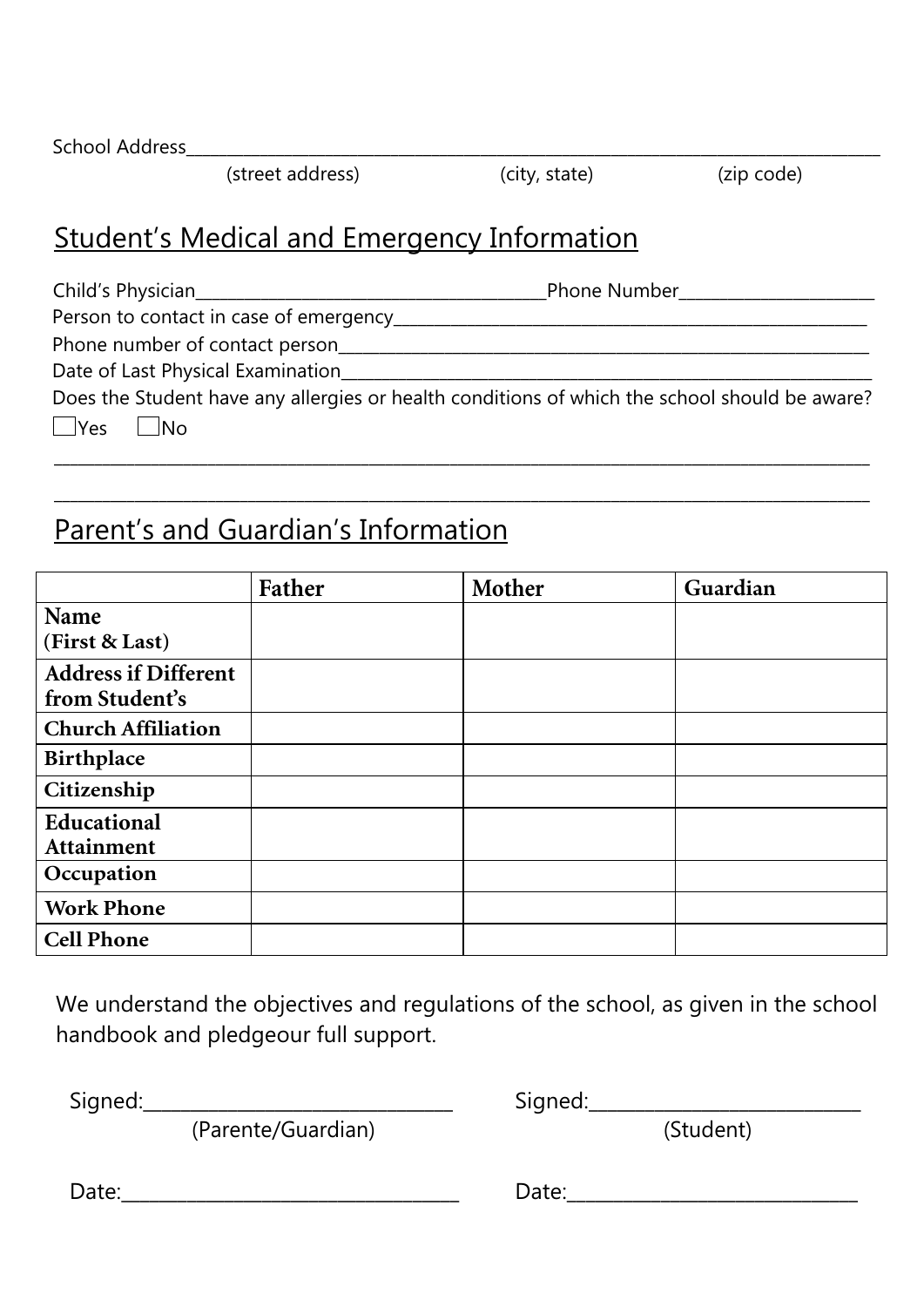|                                                                                                                                                                                                                                |               | D.O.B. |                              |  |  |  |
|--------------------------------------------------------------------------------------------------------------------------------------------------------------------------------------------------------------------------------|---------------|--------|------------------------------|--|--|--|
|                                                                                                                                                                                                                                |               |        | $\overline{zip code}$        |  |  |  |
| HOME PHONE: __________________________                                                                                                                                                                                         |               |        |                              |  |  |  |
| Mother's Information                                                                                                                                                                                                           |               |        | Father's Information         |  |  |  |
|                                                                                                                                                                                                                                |               |        |                              |  |  |  |
| WORK: New York Street, New York Street, New York Street, New York Street, New York Street, New York Street, New York Street, New York Street, New York Street, New York Street, New York Street, New York Street, New York Str |               |        |                              |  |  |  |
|                                                                                                                                                                                                                                |               |        |                              |  |  |  |
| IF PARENTS CANNOT BE REACHED, CONTACT:<br>NAME:                                                                                                                                                                                | PHONE:        |        | <b>RELATIONSHIP TO CHILD</b> |  |  |  |
|                                                                                                                                                                                                                                |               |        |                              |  |  |  |
|                                                                                                                                                                                                                                |               |        |                              |  |  |  |
|                                                                                                                                                                                                                                |               |        |                              |  |  |  |
|                                                                                                                                                                                                                                |               |        |                              |  |  |  |
|                                                                                                                                                                                                                                |               |        |                              |  |  |  |
|                                                                                                                                                                                                                                |               |        |                              |  |  |  |
|                                                                                                                                                                                                                                |               |        | <b>YEAR</b> _______________  |  |  |  |
|                                                                                                                                                                                                                                |               |        |                              |  |  |  |
| (number, street,                                                                                                                                                                                                               |               | town,  | zip code)                    |  |  |  |
|                                                                                                                                                                                                                                |               |        |                              |  |  |  |
| Mother's Information                                                                                                                                                                                                           |               |        | <b>Father's Information</b>  |  |  |  |
|                                                                                                                                                                                                                                |               |        |                              |  |  |  |
| BAYBERRY CHRISTIAN SCHOOL EMERGENCY CARD<br>ADDRESS:________                                                                                                                                                                   |               |        |                              |  |  |  |
|                                                                                                                                                                                                                                |               |        |                              |  |  |  |
| IF PARENTS CANNOT BE REACHED, CONTACT:<br>NAME:                                                                                                                                                                                | <b>PHONE:</b> |        | <b>RELATIONSHIP TO CHILD</b> |  |  |  |
|                                                                                                                                                                                                                                |               |        |                              |  |  |  |
|                                                                                                                                                                                                                                |               |        |                              |  |  |  |
|                                                                                                                                                                                                                                |               |        |                              |  |  |  |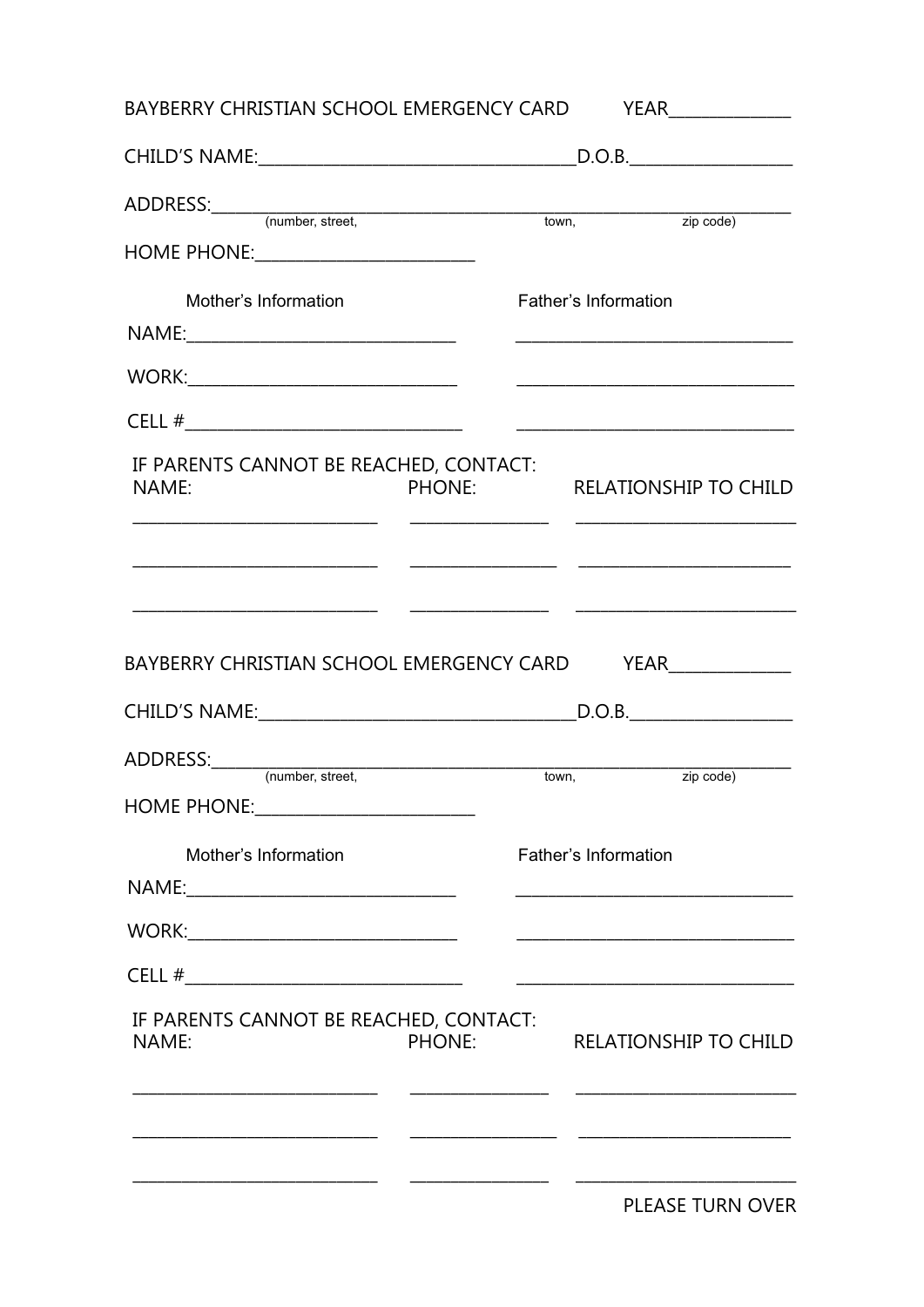In case of an emergency I authorize the Bayberry Christian School staff to provide First Aid and call 911. If transportation of my child to Cape Cod (or nearest) Hospital seems necessary, I consert to have my child transported by ambulance to the hospital. I understand that I will be contacted immediately after emergency services have been called.

CHILD'S ALLERGIES: **We have all that the set of the set of the set of the set of the set of the set of the set of the set of the set of the set of the set of the set of the set of the set of the set of the set of the set o** 

\_\_\_\_\_\_\_\_\_\_\_\_\_\_\_\_\_\_\_\_\_\_\_\_\_\_\_\_\_\_\_\_\_\_\_\_\_\_\_\_\_\_\_

\_\_\_\_\_\_\_\_\_\_\_\_\_\_\_\_\_\_\_\_\_\_\_\_\_\_\_\_\_\_\_\_\_\_\_\_\_\_\_\_\_\_\_

\_\_\_\_\_\_\_\_\_\_\_\_\_\_\_\_\_\_\_\_\_\_\_\_\_\_\_\_\_\_\_\_\_\_\_\_\_\_\_\_\_\_\_

\_\_\_\_\_\_\_\_\_\_\_\_\_\_\_\_\_\_\_\_\_\_\_\_\_\_\_\_\_\_\_\_\_\_\_\_\_\_\_\_\_\_\_

\_\_\_\_\_\_\_\_\_\_\_\_\_\_\_\_\_\_\_\_\_\_\_\_\_\_\_\_\_\_\_\_\_\_\_\_\_\_\_\_\_\_\_

\_\_\_\_\_\_\_\_\_\_\_\_\_\_\_\_\_\_\_\_\_\_\_\_\_\_\_\_\_\_\_\_\_\_\_\_\_\_\_\_\_\_\_

I authorize the following person(s) to pick up my child from Bayberry Christian School: NAME: RELATIONSHIP:

I WILL CALL AHEAD TO LET BCS KNOW WHEN A PERSON, OTHER THAN PARENTS, IS PICKING UP MY CHILD.

\_\_\_\_\_\_\_\_\_\_\_\_\_\_\_\_\_\_\_\_\_\_\_\_\_\_\_\_\_\_\_\_\_\_\_\_\_\_\_\_\_\_\_

\_\_\_\_\_\_\_\_\_\_\_\_\_\_\_\_\_\_\_\_\_\_\_\_\_\_\_\_\_\_\_\_\_\_\_\_\_\_\_\_\_\_\_

\_\_\_\_\_\_\_\_\_\_\_\_\_\_\_\_\_\_\_\_\_\_\_\_\_\_\_\_\_\_\_\_\_\_\_\_\_\_\_\_\_\_\_

\_\_\_\_\_\_\_\_\_\_\_\_\_\_\_\_\_\_\_\_\_\_\_\_\_\_\_\_\_\_\_\_\_\_\_\_\_\_\_\_\_\_\_

\_\_\_\_\_\_\_\_\_\_\_\_\_\_\_\_\_\_\_\_\_\_\_\_\_\_\_\_\_\_\_\_\_\_\_\_\_\_\_\_\_\_\_

\_\_\_\_\_\_\_\_\_\_\_\_\_\_\_\_\_\_\_\_\_\_\_\_\_\_\_\_\_\_\_\_\_\_\_\_\_\_\_\_\_\_\_

I UNDERSTAND THAT MY CHILD WILL NOT BE RELEASES TO ANYONE OTHER THAN THE PARENT OR PERSON MENTIONED ABOVE.

In case of an emergency I authorize the Bayberry Christian School staff to provide First Aid and call 911. If transportation of my child to Cape Cod (or nearest) Hospital seems necessary, I consert to have my child transported by ambulance to the hospital. I understand that I will be contacted immediately after emergency services have been called.

| <b>CHILD'S PHYSICIAN:</b> | <b>PHONE.</b> |
|---------------------------|---------------|
|---------------------------|---------------|

CHILD'S ALLERGIES: The contract of the contract of the contract of the contract of the contract of the contract of the contract of the contract of the contract of the contract of the contract of the contract of the contrac

I authorize the following person(s) to pick up my child from Bayberry Christian School: NAME: RELATIONSHIP:

I WILL CALL AHEAD TO LET BCS KNOW WHEN A PERSON, OTHER THAN PARENTS, IS PICKING UP MY CHILD. I UNDERSTAND THAT MY CHILD WILL NOT BE RELEASES TO ANYONE OTHER THAN THE PARENT OR PERSON MENTIONED ABOVE.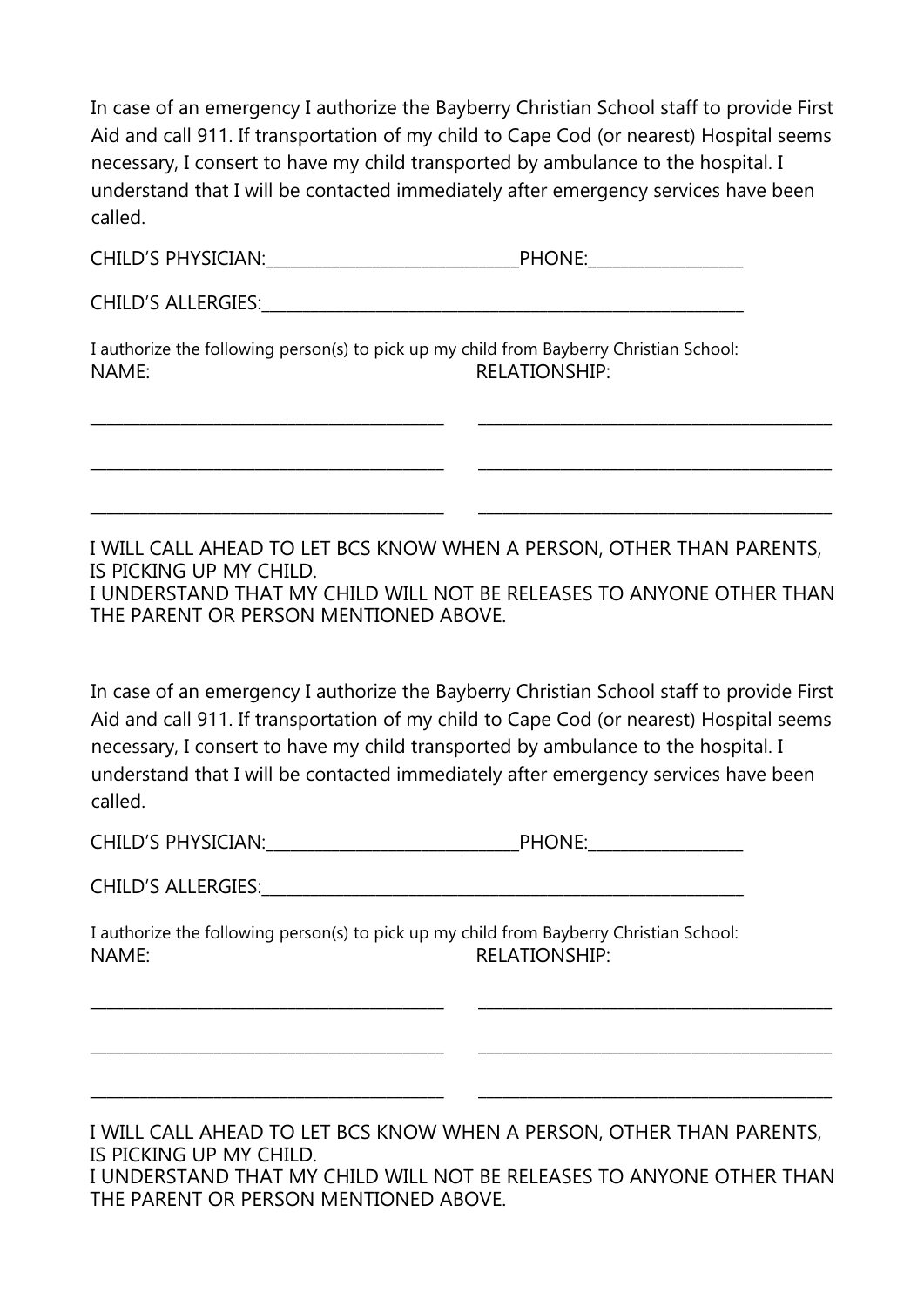#### CONTINUING CONSENT TO TREATMENT

| We, the undersigned parents or legal guardians of                                                              |
|----------------------------------------------------------------------------------------------------------------|
| do hereby consent to an X-ray examination, anesthetic, medical or surgical diagnosis or trearment and          |
| hospital service thet may be rendered to said minor under the general or special instruction of                |
| or any physician the school may call, whether such                                                             |
| diagnosis or treatment is rendered at the office of said prysician or at a licensed hospital. It is understood |
| that reasonable effort will be made to contact the doctor listed above before any other physician is called    |
| by the school.                                                                                                 |
| It is further understood that this consert is given in advance of any specific diagnosis or treatment          |

which might be required and is given to authorize\_\_\_\_\_\_\_\_\_\_\_\_\_\_\_\_\_\_\_\_\_\_\_\_\_\_\_\_\_\_\_ or to the physician to exercise their best judgment as to the requirements of such diagnostic or treatment. This shall remain in continuous effect until revoked in writing and delivered to the physician named above. or to the school entrusted with the custody of said minor.

| Signature of father         | Date |
|-----------------------------|------|
|                             |      |
|                             |      |
|                             |      |
|                             |      |
| Signature of mother         | Date |
|                             |      |
|                             |      |
|                             |      |
| Signature of legal guardian | Date |
|                             |      |
|                             |      |
|                             |      |
|                             |      |
| Signature of witness        | Date |
|                             |      |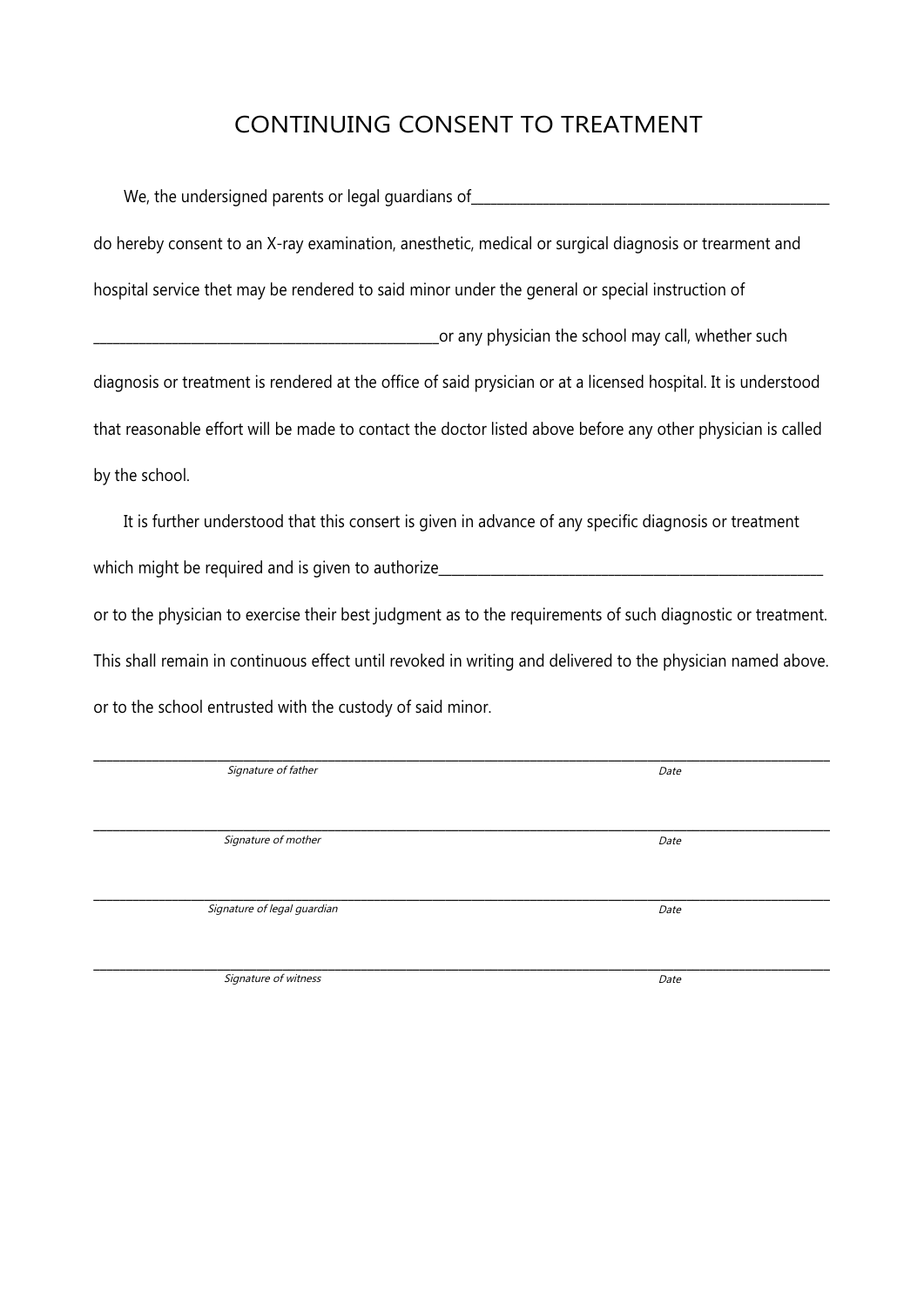#### AUTHORIZATION FOR MEDICATION

|             |                                 |               | I hereby authorize BAYBERRY CHRISTIAN SCHOOL to administer the following |
|-------------|---------------------------------|---------------|--------------------------------------------------------------------------|
|             |                                 |               |                                                                          |
|             |                                 |               |                                                                          |
|             | Dosage_________________________ |               |                                                                          |
|             |                                 |               |                                                                          |
|             |                                 |               |                                                                          |
|             |                                 |               |                                                                          |
|             |                                 |               | Doctor's Signature on file (for non-prescription meds?                   |
|             |                                 |               |                                                                          |
|             |                                 |               |                                                                          |
| <b>DATE</b> | <b>TIME</b>                     | <b>DOSAGE</b> | <b>STAFF PERSON'S SIGNATURE</b><br>(FULL NAME)                           |
|             |                                 |               |                                                                          |
|             |                                 |               |                                                                          |
|             |                                 |               |                                                                          |
|             |                                 |               |                                                                          |
|             |                                 |               |                                                                          |
|             |                                 |               |                                                                          |
|             |                                 |               |                                                                          |

This form must be filed in the child's record after the course of medication has been completed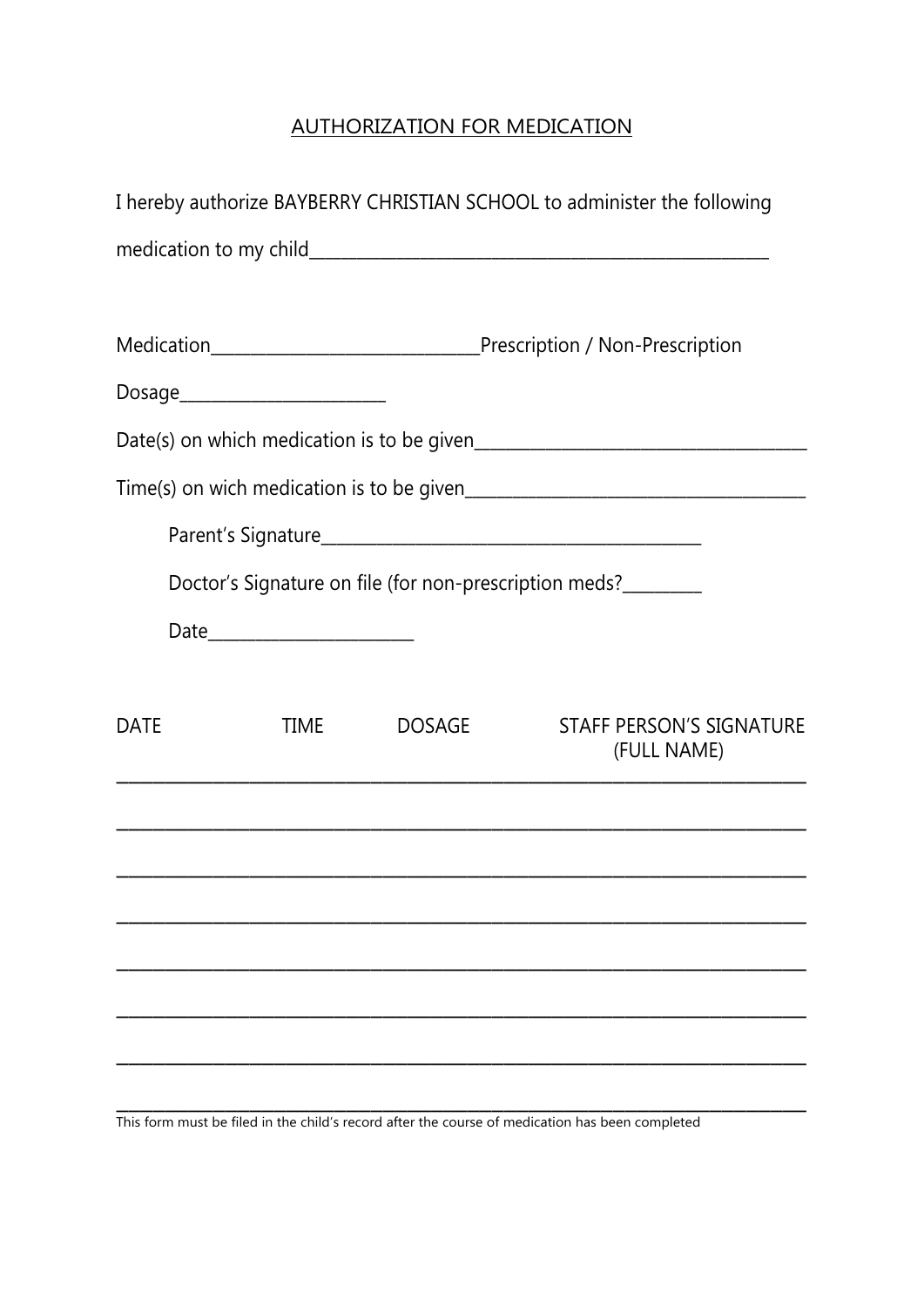| SOUTHERN NEW ENGLAND CONFERENCE<br><b>SCHOOL HEALTH RECORD</b> |      |              |     |                |     |               | Allergies:      |                                                                    |          |             |  |                  |  |                      |                 |
|----------------------------------------------------------------|------|--------------|-----|----------------|-----|---------------|-----------------|--------------------------------------------------------------------|----------|-------------|--|------------------|--|----------------------|-----------------|
|                                                                |      |              |     |                |     |               |                 |                                                                    |          |             |  |                  |  |                      |                 |
| Name:                                                          | Last |              |     | First          |     |               | М.              |                                                                    |          |             |  |                  |  |                      |                 |
|                                                                |      |              |     |                |     |               |                 |                                                                    |          |             |  |                  |  |                      |                 |
|                                                                |      |              |     |                |     |               |                 | Social Security #:___________________<br>Gender: $\Box M$ $\Box F$ |          |             |  |                  |  |                      |                 |
| Telephone:                                                     |      |              |     |                |     |               |                 |                                                                    |          |             |  |                  |  |                      |                 |
|                                                                |      |              |     |                |     |               |                 | TO BE COMPLETED BY PHYSICIAN                                       |          |             |  |                  |  |                      |                 |
| <b>IMMUNIZATIONS</b>                                           |      | <b>DATE</b>  |     | <b>DATE</b>    |     | <b>DATE</b>   |                 | DATE                                                               |          | <b>DATE</b> |  |                  |  | <b>Special Tests</b> |                 |
| DPT / DT / Dtap                                                |      |              |     |                |     |               |                 |                                                                    |          |             |  | <b>LEAD TEST</b> |  |                      |                 |
| TD                                                             |      |              |     |                |     |               |                 |                                                                    |          |             |  | Date             |  |                      | Results         |
| POLIO IPV / OPV                                                |      |              |     |                |     |               |                 |                                                                    |          |             |  |                  |  |                      |                 |
| <b>MMR</b>                                                     |      |              |     |                |     |               |                 |                                                                    |          |             |  |                  |  |                      |                 |
| Hib<br><b>Hepatitis B</b>                                      |      |              |     |                |     |               |                 |                                                                    |          |             |  |                  |  |                      | TUBERCULIN TEST |
|                                                                |      |              |     |                |     |               |                 |                                                                    |          |             |  |                  |  |                      |                 |
|                                                                |      |              |     |                |     |               |                 |                                                                    |          |             |  |                  |  |                      |                 |
| <b>Hepatitis A</b>                                             |      |              |     |                |     |               |                 |                                                                    |          |             |  |                  |  |                      |                 |
| Varicella                                                      |      |              |     |                |     |               |                 |                                                                    |          |             |  |                  |  |                      |                 |
| Chicken Pox Disease                                            |      |              |     |                |     |               |                 |                                                                    |          |             |  |                  |  |                      |                 |
|                                                                |      |              |     |                |     |               |                 | <b>SCHOOL HEALTH SCREENINGS</b>                                    |          |             |  |                  |  |                      |                 |
| <b>SCHOOL</b>                                                  | AGE  | <b>GRADE</b> |     | <b>HEARING</b> |     | <b>VISION</b> | <b>POSTURAL</b> |                                                                    | PHYSICAL |             |  | <b>OTHER</b>     |  | <b>GROWTH</b>        |                 |
| YEAR                                                           |      |              | P/F | P/U            | P/F | F/U           | P/F             | F/U                                                                |          | EXAM        |  |                  |  | HT.                  | WT.             |
|                                                                |      |              |     |                |     |               |                 |                                                                    |          |             |  |                  |  |                      |                 |
|                                                                |      |              |     |                |     |               |                 |                                                                    |          |             |  |                  |  |                      |                 |
|                                                                |      |              |     |                |     |               |                 |                                                                    |          |             |  |                  |  |                      |                 |
|                                                                |      |              |     |                |     |               |                 |                                                                    |          |             |  |                  |  |                      |                 |
|                                                                |      |              |     |                |     |               |                 |                                                                    |          |             |  |                  |  |                      |                 |
|                                                                |      |              |     |                |     |               |                 |                                                                    |          |             |  |                  |  |                      |                 |
|                                                                |      |              |     |                |     |               |                 |                                                                    |          |             |  |                  |  |                      |                 |
|                                                                |      |              |     |                |     |               |                 |                                                                    |          |             |  |                  |  |                      |                 |
|                                                                |      |              |     |                |     |               |                 |                                                                    |          |             |  |                  |  |                      |                 |
|                                                                |      |              |     |                |     |               |                 |                                                                    |          |             |  |                  |  |                      |                 |
|                                                                |      |              |     |                |     |               |                 |                                                                    |          |             |  |                  |  |                      |                 |
|                                                                |      |              |     |                |     |               |                 |                                                                    |          |             |  |                  |  |                      |                 |
|                                                                |      |              |     |                |     |               |                 |                                                                    |          |             |  |                  |  |                      |                 |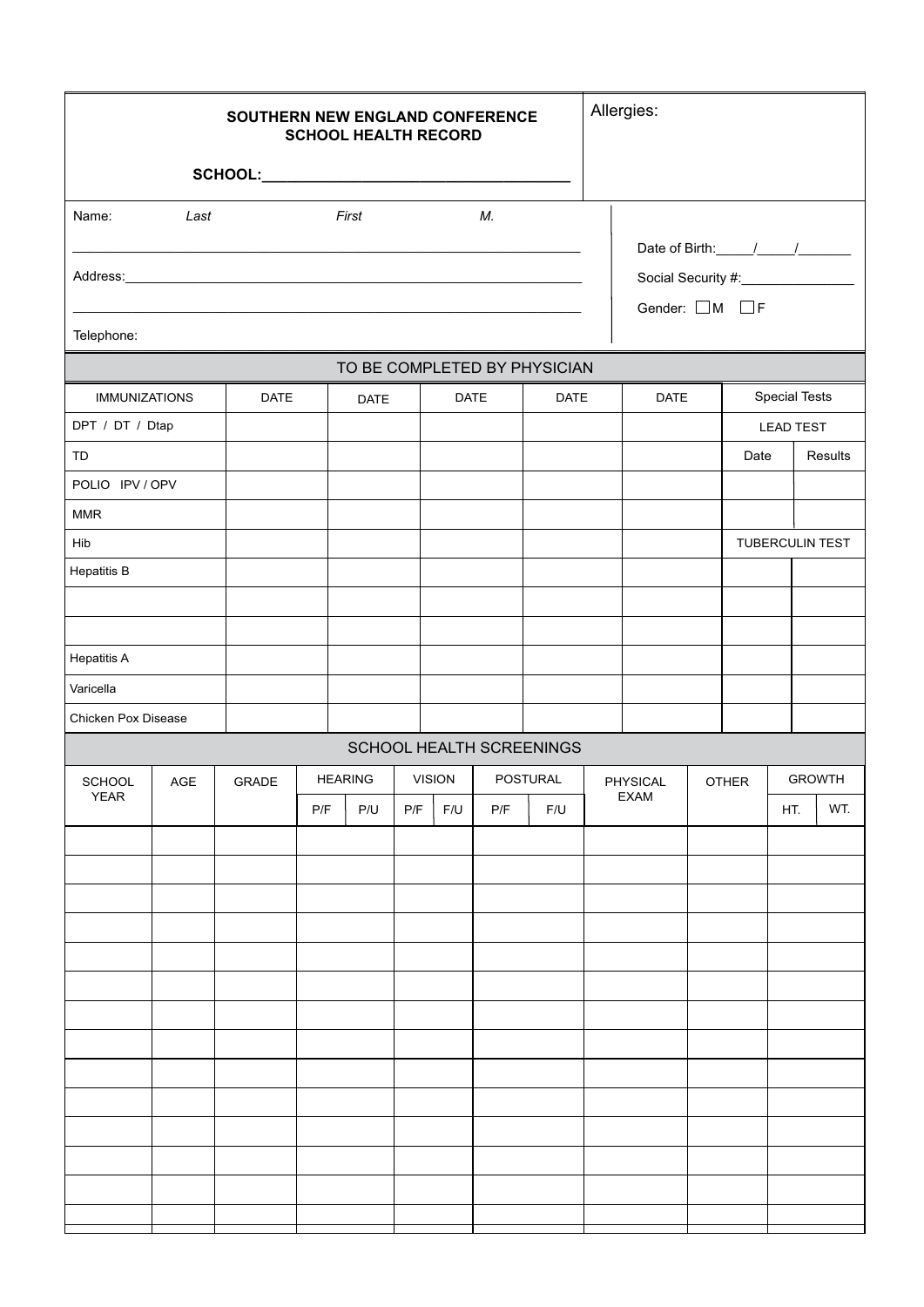#### **NAME**

|                                                     |                       | MEDICAL HISTORY (give dates) |                       |  |
|-----------------------------------------------------|-----------------------|------------------------------|-----------------------|--|
| Accidents                                           | Ear Infections        | Measles                      | <b>Scarlet Fever</b>  |  |
| Allergy                                             | Encephalitis          | <b>Meningitis</b>            | Atred. Throat         |  |
| Chicken Pox                                         | <b>German Measles</b> | Mumps                        | Tonsillitis           |  |
| <b>Congenital Anomaly</b>                           | <b>Heart Disease</b>  | Operations                   | <b>Tuberculosis</b>   |  |
| Convulsions                                         | Hernia                | Poliomyelitis                | <b>Whooping Cough</b> |  |
| <b>Diabetes</b><br>PERTINENT FAMILY MEDICAL HISTORY | <b>Kidney Disease</b> | <b>Rheumatic Fever</b>       | Other                 |  |

|                                                                                                                                                                                                                                      |                                                                                                                                                                                                                                |                                                         | PHYSICIAN'S EXAMINATION                                                                                                                                                                                                              |                                                        |                                                                                                                                                                                                                                |
|--------------------------------------------------------------------------------------------------------------------------------------------------------------------------------------------------------------------------------------|--------------------------------------------------------------------------------------------------------------------------------------------------------------------------------------------------------------------------------|---------------------------------------------------------|--------------------------------------------------------------------------------------------------------------------------------------------------------------------------------------------------------------------------------------|--------------------------------------------------------|--------------------------------------------------------------------------------------------------------------------------------------------------------------------------------------------------------------------------------|
|                                                                                                                                                                                                                                      | (O) Normal                                                                                                                                                                                                                     |                                                         |                                                                                                                                                                                                                                      | (X) Abnormal (Comment: Specify consultation requested) |                                                                                                                                                                                                                                |
| Age                                                                                                                                                                                                                                  | $BP$ /                                                                                                                                                                                                                         |                                                         | Pulse <b>District Service Service</b>                                                                                                                                                                                                |                                                        | Wgt.                                                                                                                                                                                                                           |
| <b>Physical Development</b>                                                                                                                                                                                                          |                                                                                                                                                                                                                                |                                                         |                                                                                                                                                                                                                                      |                                                        |                                                                                                                                                                                                                                |
| Nutritional Status and the control of the control of the control of the control of the control of the control of the control of the control of the control of the control of the control of the control of the control of the        |                                                                                                                                                                                                                                |                                                         |                                                                                                                                                                                                                                      |                                                        |                                                                                                                                                                                                                                |
| Skin in the state of the state of the state of the state of the state of the state of the state of the state of the state of the state of the state of the state of the state of the state of the state of the state of the st       |                                                                                                                                                                                                                                |                                                         |                                                                                                                                                                                                                                      |                                                        |                                                                                                                                                                                                                                |
| Eyes <b>Exercises</b>                                                                                                                                                                                                                |                                                                                                                                                                                                                                |                                                         |                                                                                                                                                                                                                                      |                                                        | Glasses                                                                                                                                                                                                                        |
| Ears and the state of the state of the state of the state of the state of the state of the state of the state                                                                                                                        | Canals: r.______________                                                                                                                                                                                                       | $\mathbf{L}$                                            |                                                                                                                                                                                                                                      |                                                        |                                                                                                                                                                                                                                |
|                                                                                                                                                                                                                                      | Drums: r.                                                                                                                                                                                                                      | La contra la contra la                                  |                                                                                                                                                                                                                                      |                                                        |                                                                                                                                                                                                                                |
| Nose and the contract of the contract of the contract of the contract of the contract of the contract of the contract of the contract of the contract of the contract of the contract of the contract of the contract of the c       | Septum and the second second second second second second second second second second second second second second second second second second second second second second second second second second second second second seco |                                                         | <b>Turbinates Exercise 1999</b>                                                                                                                                                                                                      |                                                        |                                                                                                                                                                                                                                |
| Mouth <b>Mouth</b>                                                                                                                                                                                                                   | Lips____________________                                                                                                                                                                                                       |                                                         | Tongue that the contract of the contract of the contract of the contract of the contract of the contract of the contract of the contract of the contract of the contract of the contract of the contract of the contract of th       |                                                        |                                                                                                                                                                                                                                |
| Teeth <b>Exercise Street Street Street Street Street Street Street Street Street Street Street Street Street Street Street Street Street Street Street Street Street Street Street Street Street Street Street Street Street Str</b> | Gingiva                                                                                                                                                                                                                        |                                                         |                                                                                                                                                                                                                                      |                                                        |                                                                                                                                                                                                                                |
| Neck                                                                                                                                                                                                                                 | Mobility <b>Mobility</b>                                                                                                                                                                                                       |                                                         | Lymph nodes                                                                                                                                                                                                                          | <b>Thyroid Example 19</b>                              |                                                                                                                                                                                                                                |
| <b>Throat Exercise 1999</b>                                                                                                                                                                                                          | <b>Shape Shape Example Shape <i>Contract <b>CONS</b></i></b>                                                                                                                                                                   |                                                         | Symmetry                                                                                                                                                                                                                             |                                                        |                                                                                                                                                                                                                                |
| Lungs <b>Example 19</b>                                                                                                                                                                                                              |                                                                                                                                                                                                                                |                                                         |                                                                                                                                                                                                                                      |                                                        |                                                                                                                                                                                                                                |
| Heart <b>Executive</b>                                                                                                                                                                                                               | Rate                                                                                                                                                                                                                           | Rhythm <b>Example</b> 2014                              |                                                                                                                                                                                                                                      | Murmur___________________                              |                                                                                                                                                                                                                                |
| Abdomen                                                                                                                                                                                                                              |                                                                                                                                                                                                                                | Spleen_______________                                   |                                                                                                                                                                                                                                      | Hernias <b>Manual</b>                                  |                                                                                                                                                                                                                                |
| Ano-Genital                                                                                                                                                                                                                          | Anus <b>Anus</b>                                                                                                                                                                                                               |                                                         | Penis <b>Exercísion Contract Contract Contract Contract Contract Contract Contract Contract Contract Contract Contract Contract Contract Contract Contract Contract Contract Contract Contract Contract Contract Contract Contra</b> |                                                        |                                                                                                                                                                                                                                |
|                                                                                                                                                                                                                                      | Labia <b>Alexander School</b>                                                                                                                                                                                                  |                                                         |                                                                                                                                                                                                                                      |                                                        |                                                                                                                                                                                                                                |
| Spine______________                                                                                                                                                                                                                  |                                                                                                                                                                                                                                |                                                         |                                                                                                                                                                                                                                      |                                                        |                                                                                                                                                                                                                                |
| Lower Extremities <b>Example 20</b>                                                                                                                                                                                                  |                                                                                                                                                                                                                                |                                                         |                                                                                                                                                                                                                                      |                                                        | <b>Strength Strength</b>                                                                                                                                                                                                       |
| Upper Extremities Upper Extremities                                                                                                                                                                                                  |                                                                                                                                                                                                                                |                                                         |                                                                                                                                                                                                                                      |                                                        | Range of Motion_____________________________Development_________________________Strength_____________________                                                                                                                  |
| Cranial Nerve <b>Example 2018</b>                                                                                                                                                                                                    |                                                                                                                                                                                                                                |                                                         |                                                                                                                                                                                                                                      |                                                        | I-XII Coordination Continued Contains and Coordination Coordination Contains and Coordination Coordination Coordination Coordination Coordination Coordination Coordination Coordination Coordination Coordination Coordinatio |
| Date of Exam and the state of the state of the state of the state of the state of the state of the state of the state of the state of the state of the state of the state of the state of the state of the state of the state        |                                                                                                                                                                                                                                | Physician's Signature                                   |                                                                                                                                                                                                                                      |                                                        |                                                                                                                                                                                                                                |
|                                                                                                                                                                                                                                      |                                                                                                                                                                                                                                | Physician's Name<br>Address, Tel. No.<br>(Please Print) |                                                                                                                                                                                                                                      |                                                        |                                                                                                                                                                                                                                |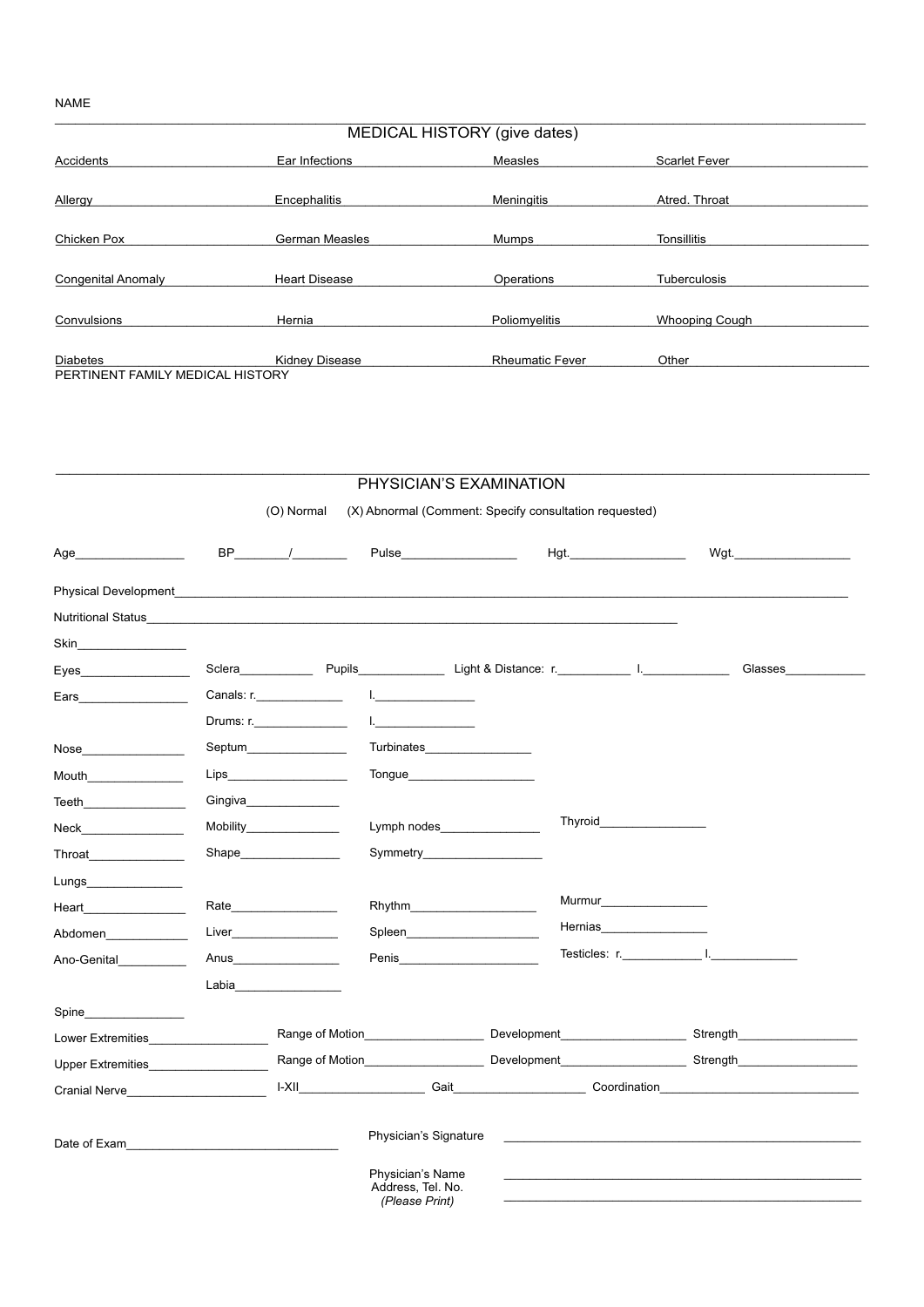

### **Photo/Video Release for Children**

Under 18 Years Age

I hereby consent and authorize Bayberry Christian School and/or the Southern New England Conference of Seventh-day Adventists or its assigns the right to use my name and/or the names of my family members who are minors, as listed below, as well as my likeness, photos, videos, and other information (or that of family members who are minors) for the purpose of school news releases, publicity, advertising, publications, or distribution as Bayberry Chrisitian School believes appropriate, without any compensation, whether print, digital, or eletronic publishing via the internet. I undestand that student confidentiality and safety are of the utmost importance to the school.

I hereby release Bayberry Christian School from all liability in connection with all such uses.

\_\_\_\_\_\_\_\_\_\_\_\_\_\_\_\_\_\_\_\_\_\_\_\_\_\_\_\_\_\_\_\_\_\_\_\_\_\_\_\_\_\_\_\_\_\_\_\_\_\_\_\_\_\_\_\_\_\_\_\_\_\_\_\_\_\_\_\_\_\_\_\_\_\_\_\_\_\_\_\_\_\_\_\_\_\_\_\_\_\_\_\_\_\_\_\_ \_\_\_\_\_\_\_\_\_\_\_\_\_\_\_\_\_\_\_\_\_\_\_\_\_\_\_\_\_\_\_\_\_\_\_\_\_\_\_\_\_\_\_\_\_\_\_\_\_\_\_\_\_\_\_\_\_\_\_\_\_\_\_\_\_\_\_\_\_\_\_\_\_\_\_\_\_\_\_\_\_\_\_\_\_\_\_\_\_\_\_\_\_\_\_\_

Additional comments (if any): The comment of any and a set of any and a set of any and a set of any and a set o

Dated this\_\_\_\_\_\_\_\_\_day of\_\_\_\_\_\_\_\_\_\_\_\_\_\_\_\_\_,20\_\_\_\_\_. (date) (month) (year)

I certify that I am a custodial parent and have the aforementioned rights to assign. On behalf of the student, I do give my consent to all stipulations and conditions mentioned above.

**\_\_\_\_\_\_\_\_\_\_\_\_\_\_\_\_\_\_\_\_\_\_\_\_\_\_\_\_\_\_\_\_\_\_\_\_\_\_\_\_\_\_\_\_\_\_\_\_\_\_\_\_\_\_\_\_\_\_\_\_\_\_\_\_\_\_\_\_\_\_\_\_\_\_\_\_\_\_\_\_\_\_\_\_\_\_\_\_\_\_\_\_\_\_\_\_**

**Printed Name of Parent or Guardian**: **Signature of Parent or Guardian:**

|          | (number)            | (street)                                              | (town)      | (zip code) |
|----------|---------------------|-------------------------------------------------------|-------------|------------|
|          |                     |                                                       |             |            |
|          |                     | All Minor Family Members to Whom the Release Applies: |             |            |
|          |                     |                                                       |             |            |
|          |                     |                                                       |             |            |
|          |                     |                                                       |             |            |
|          |                     |                                                       |             |            |
| Witness: | (please print name) |                                                       | (signature) | (date)     |